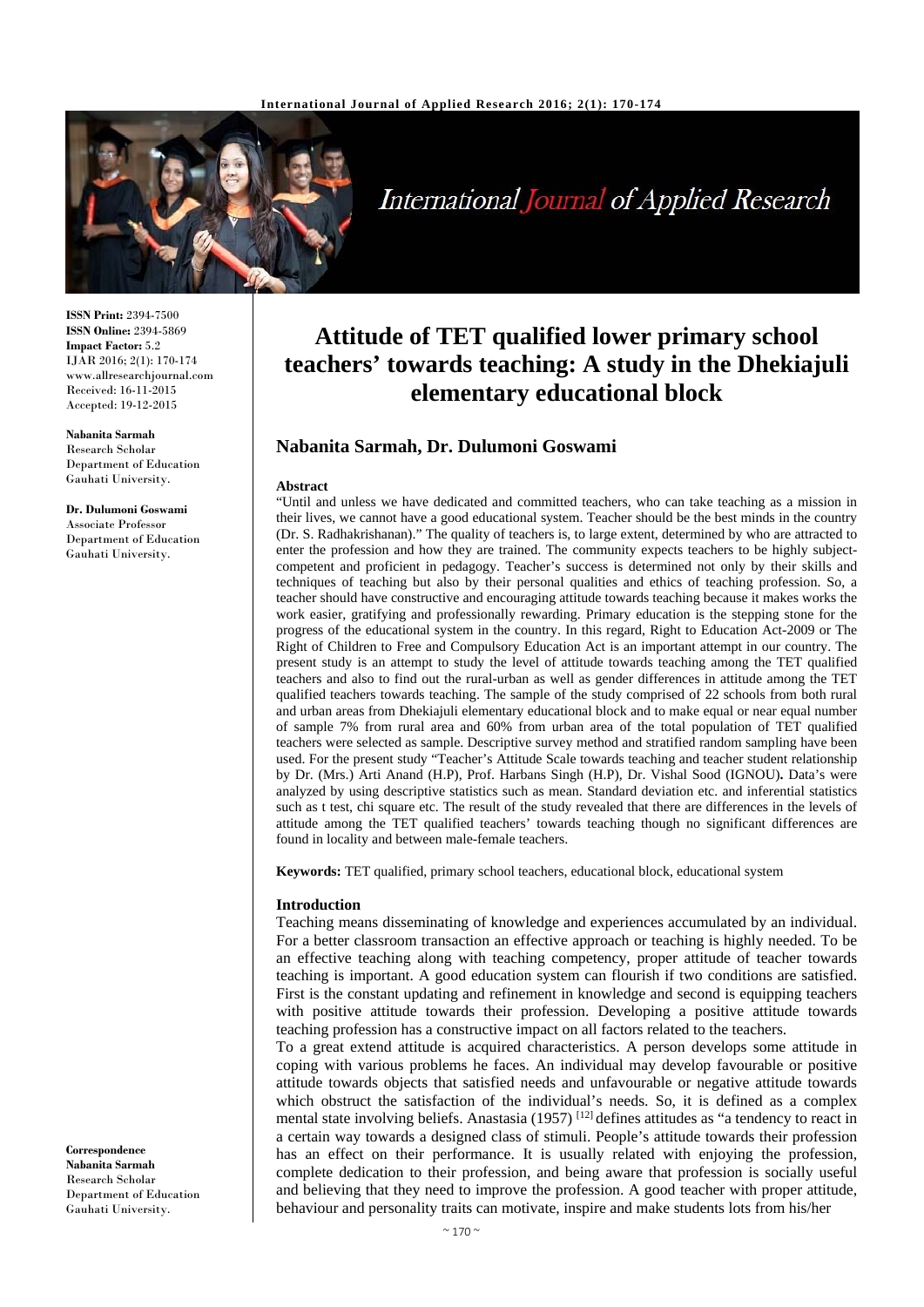teaching." A teacher with a positive attitude towards teaching is considered better and becomes popular figure among the students. Therefore, it needs determining positive Attitudes of teachers' towards their profession and but when it's negative, it is important to encourage them to take a more positive attitude. So, teachers must develop proper and positive attitudes towards their profession to bring a positive change in the education system.

#### **Primary Education and TET**

Primary education is considered as the fundamental education. It gives shape to the future generation. So, to make primary education foundation of the education system there is requirement of competent and committed teachers along with positive teaching attitudes. The teachers of primary schools should have a minimum capacity to manage their classes. In this regard training programme is necessary. In Assam the Right to Education Act (RTE-2009) came into force on April 1, 2010. In accordance with the provisions of sub-section (1) of Section 23 of the RTE Act, the National Council for Teacher Education (NCTE) had vide Notification dated 23 August 2010 and 29 July 2011 laid down the minimum qualifications for a person to be eligible for appointment as a teacher in classes I to VIII. It had been inter alia provided that one of the essential qualifications for a person to be eligible for appointment as a teacher in any of the schools referred to in clause (n) of section 2 of the RTE Act is that he/she should pass the Teacher Eligibility Test (TET) which will be conducted by the appropriate Government in accordance with the Guidelines framed by the NCTE. Therefore, it is necessary to know whether the newly appointed TET qualified teachers have adequate teaching attitude or not. The present study is thus an attempt to understand the level of teaching attitude of the TET qualified teachers considering the variables as rural/urban, male/female etc.

#### **Statement of the Problem**

The present study has been stated as "Attitude of TET Qualified Lower Primary School Teachers' towards Teaching: A Study in the Dhekiajuli Elementary Educational block." It is designed to understand how the attitude of TET qualified teachers towards teaching varies according to locality and gender wise.

### **Objectives of the Study**

- 1. To study the level of attitude towards teaching among the TET qualified lower primary school teachers'.
- 2. To find out the differences in teaching attitude among the rural-urban TET qualified teachers'.
- 3. To find out the differences in the level of teaching attitude of TET qualified male-female teachers'.

### **Null Hypotheses**

Ho1: There is no significant difference in the level of attitude among the TET qualified teachers' towards teaching.

Ho2: There is no significant difference in the attitude among the TET qualified teachers' towards teaching working in rural and urban area.

Ho3: There is no significant difference in the attitude among the male and female TET qualified teachers' towards teaching.

### **Delimitation of the study**

To study the attitude of TET qualified teachers' towards teaching in the Sonitpur district of Assam would be time taking. So, the investigator has delimited to the TET qualified teachers appointed at the lower primary schools at Dhekiajuli Elementary educational block (out of total 7 blocks) of Sonitpur District only.

### **Review of Related Literature**

The related literature works as a guidepost in regard to the quantum of work done in the field, also enables the researcher to perceive the gap and lacuna in the concerned area of work done. It acts as a lighthouse to discover what is already known, are the pitfalls of the previous studies and also widens our outlook, knowledge, insight and experience with regard to the subject. The study relevant to teachers' attitude towards teaching in general and to the present research problem in particular has been reviewed as follows: Trivedi (2001) [14], "Assessing Secondary School Teachers' attitude towards teaching profession." This study found that most of secondary school teachers irrespective of their gender, medium or subject stream don't have favourable attitude towards teaching profession. Male and female teachers life differ significantly in their professional attitude as female possess more favourable professional attitude than male. The Arts subject stream teachers are more positive in their attitude towards teaching profession and differ significantly from than their counterparts i.e. Science stream teachers.

Bhalla, A, Jajoo, U. N. & Kalantri, S. P. (2002) [9], "Attitude of teachers towards teaching." The result of the study indicates that the study group has predominantly positive attitude for teaching act. This positive attitude helps the teachers to be role model for the future generation of students.

Ahmad, A. and Sahak, R. (2009) <sup>[3],</sup> "Teacher-student attachment and teachers' attitudes towards work." The result reveals that student's communication with teachers improves classroom atmosphere and teachers who communicate effectively with their students can give them appropriate subject knowledge and receive feedback from students.

Ustuner, M, Demirtas, H, Comert & Melike (2009)<sup>[16]</sup> "The attitudes of prospective teachers towards the profession of teaching." The result of the study showed that a significance difference was observed between the attitudes of prospective teachers with intrinsic motivations towards the profession of teaching. Other variables for which significant differences were observed include gender, the type of the department/programme they study, the order of the programme in the University Entrance Examination preference list and the SES of the neighbourhood and family they live in.

Belagali, H. V.  $(2011)$ ,  $[7]$  "A study of attitude towards teaching profession in relation to type of management and teaching experience of secondary school teachers." The result of the study revealed that the private secondary school teachers have higher attitude towards teaching profession as compared to govt. secondary school teachers. Moreover, the teachers of secondary schools who belong to  $26<sup>th</sup>$  years of teaching experience have higher attitude towards teaching profession as compared to teachers of secondary schools who belong to 1-15 years / 16-25 years of teaching experience

Choudhry, A. H, Ahmed. G. A. and Iqbal, J.  $(2011)$ <sup>[10]</sup> "A study of the attitudes of the teacher educators towards Pre-Service Teacher Education Programme in Pakistan." The study revealed that there is significant difference among the attitude perception of teacher educators on selected variables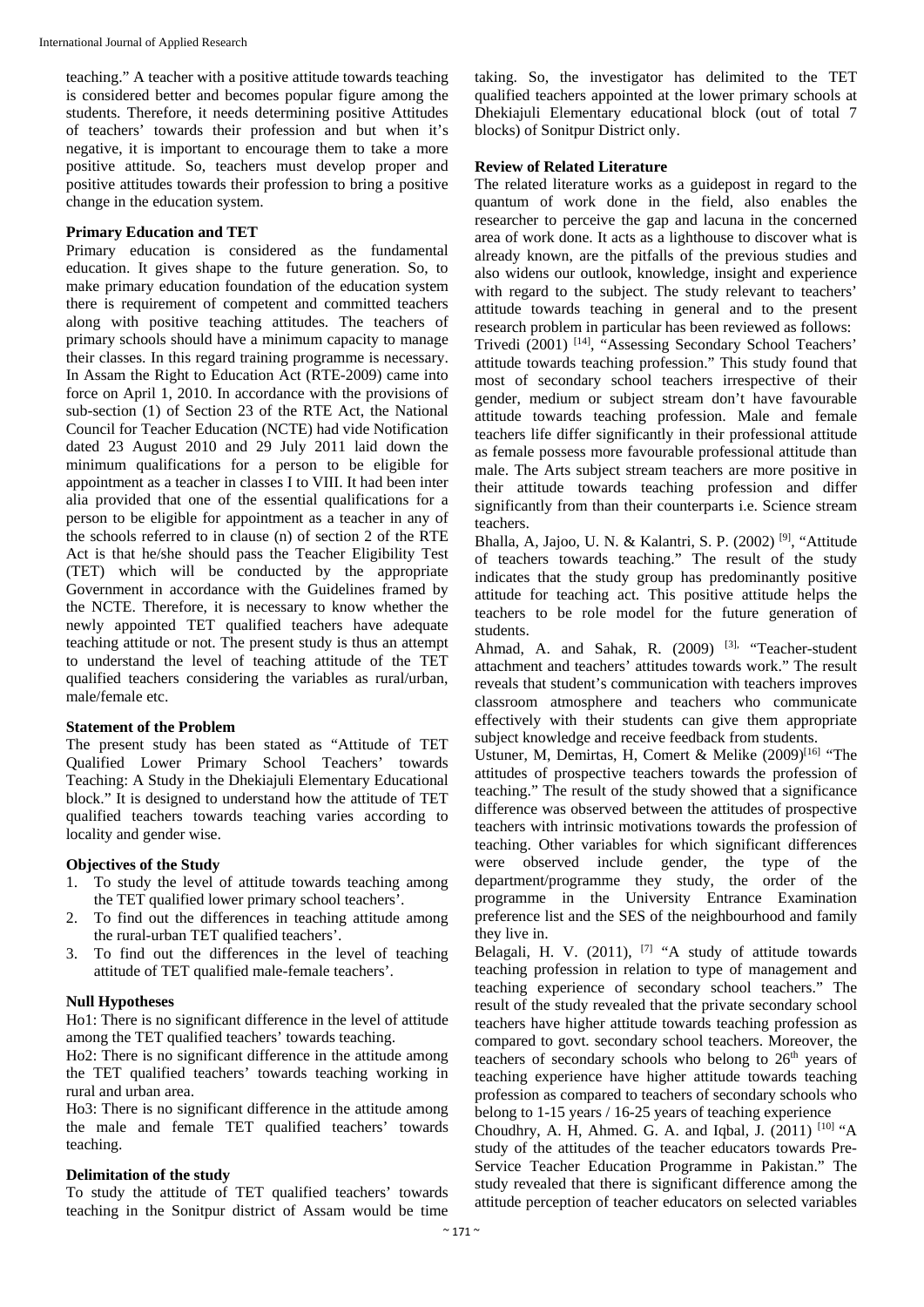i. e. age, gender, residence, institutions, province, academic qualification, professional qualification, teaching experience and administrative experience.

Trivedi, R.P.  $(2012)$ <sup>[15]</sup>, "A study of attitude of teachers towards teaching profession teaching at different levels." The result shows that primary, secondary, higher secondary and college teacher – all these teachers are having high attitude towards teaching profession. Moreover, attitude of secondary school teachers are more stable and reliable compare to teachers of other levels. Besides these, there is no any effect of primary, secondary and higher-secondary teachers in attitude towards teaching profession.

Babu, B. P. and Raju, T. J. M. S  $(2013)$  <sup>[5]</sup> "Attitude of student teachers towards their profession." This study was conducted to examine the attitude of student teachers towards their profession in Vizianagram District of Andhra Pradesh, India. The result of the study reveals that there is significance difference in gender and subject of study.

Banerjee, S. and Behera, S. K. (2014), <sup>[6]</sup> "An investigation intothe attitude of the secondary school teachers towards teaching profession in Purulia Dist. of West-Bengal." It was found that the attitude of secondary school teachers of Purulia Dist. of West-Bengal is neither more favourable nor unfavourable towards teaching profession, i.e. satisfactory or average in attitude towards teaching profession.

### **Methodological Approach**

The study has been conducted through Descriptive Survey Method so that pertinent and precise information concerning the current status of phenomena could be obtained. The main characteristic of this method is that the researcher has no control over the variables; it can only report what has happened or what is happening.

### **Population**

The population of the study consists of all the TET qualified teachers working in different lower primary schools in Dhekiajuli Block of Sonitpur District of Assam.

| <b>Table 1:</b> Number of Schools and Teachers in Dhekiajuli Block and Locality Wise |
|--------------------------------------------------------------------------------------|
|                                                                                      |

| Elementary<br><b>Educational</b><br><b>Block</b> | Number of<br>Lower primary<br><b>Schools</b> | <b>Number</b><br>of Rural<br><b>Schools</b> | Number of<br><b>Urban</b><br><b>Schools</b> |      | <b>Lower primary TET</b><br>Lower primary TET<br>qualified teacher working in<br>qualified teacher working in<br>rural area<br>urban area |       |      |        |       | <b>Total</b><br>$R+U$ |
|--------------------------------------------------|----------------------------------------------|---------------------------------------------|---------------------------------------------|------|-------------------------------------------------------------------------------------------------------------------------------------------|-------|------|--------|-------|-----------------------|
| Dhekiaiuli                                       |                                              | 442                                         |                                             | Male | Female                                                                                                                                    | Total | Male | Female | Total | 514                   |
|                                                  | 464                                          |                                             | 22                                          | 246  | 216                                                                                                                                       | 462   | 32   | 20     | 52    |                       |

(U-Urban & R-Rural)

### **Sample**

Sample for the present study has been selected on the basis of stratified random sampling. However, for selection of sample schools in both rural and urban areas it is found that the numbers of schools in rural and urban areas are widely varies. As such while selecting the schools all the 22 schools of urban areas were selected on the basis of saturated sampling. In order to make appropriate comparison similar

Numbers of schools from rural areas were selected for the present study. Moreover, selection of sample was divided into four strata i.e. rural teacher, urban teacher, male teacher, female teacher. Therefore, 7% of total population of TET qualified teachers from rural and 60% from urban areas were selected as sample.

| Table 2: Locality and Gender wise distribution of Sample |  |
|----------------------------------------------------------|--|
|----------------------------------------------------------|--|

| Name of the<br><b>Elementary</b><br><b>Education Block</b> | <b>Block wise</b><br>no of Rural |      | <b>Lower Primary TET qualified</b><br>Teacher working in rural area<br>(7%) |       |             | <b>Lower Primary TET qualified</b><br>Teacher working in urban area | Urban-<br><b>Rural</b><br><b>Total</b> |       |    |
|------------------------------------------------------------|----------------------------------|------|-----------------------------------------------------------------------------|-------|-------------|---------------------------------------------------------------------|----------------------------------------|-------|----|
|                                                            | L <b>.P</b> schools              | Male | Female                                                                      | Total | L.P schools | Male                                                                | Female                                 | Total |    |
| Dhekiaiuli                                                 | 22                               |      |                                                                             | 32    | 22          | 20                                                                  | 12                                     | 32    | 64 |

#### **Tools used**

Teacher's Attitude Scale towards teaching and teacher student relationship by Dr. (Mrs.) Arti Anand (H.P), Prof. Harbans Singh (H.P), Dr. Vishal Sood (IGNOU) was used to collect the data. There are total 52 items in this scale and items are distributing in different dimensions. This scale is a self-administering scale and self-reporting five point scale. The score on the scale can range from 52 to 260. The higher the score on the scale will reflect favourable attitude and Vice-versa. The reliability of the attitude scale was determined by employing two methods. The test retest reliability coefficient is 0.896 and the split half reliability coefficient is 0.762.Moreover, the criterion related validity was found 0.736.

#### **Analysis and Interpretation of Data**

**Table 3:** Percentage of norms for level of Attitude of Lower Primary TET Qualified Teachers' towards teaching**.** 

| <b>Sl. No.</b> | <b>Range of Raw Scores</b> | <b>Range of Z Scores</b> | <b>Level of Attitude</b>      | <b>Percentage of norms</b> |
|----------------|----------------------------|--------------------------|-------------------------------|----------------------------|
|                | $213 \&$ above             | $+2.01$ and above        | <b>Extremely Favourable</b>   | 4.69                       |
|                | 206 to 212                 | $+1.26$ to $+2.00$       | <b>Highly Favourable</b>      | 4.69                       |
|                | 192 to 205                 | $+0.51$ to $+1.25$       | Above Average Favourable      | 15.62                      |
| $\overline{4}$ | 177 to 191                 | $-0.50$ to $+0.50$       | Moderately Favourable         | 48.44                      |
|                | 166 to 176                 | $-0.51$ to $-1.25$       | Unfavourable                  | 15.62                      |
| 6              | 155 to 165                 | $-1.26$ to $-2.00$       | <b>Highly Unfavourable</b>    | 7.81                       |
|                | 154 & below                | $-2.01$ and below        | <b>Extremely Unfavourable</b> | 3.12                       |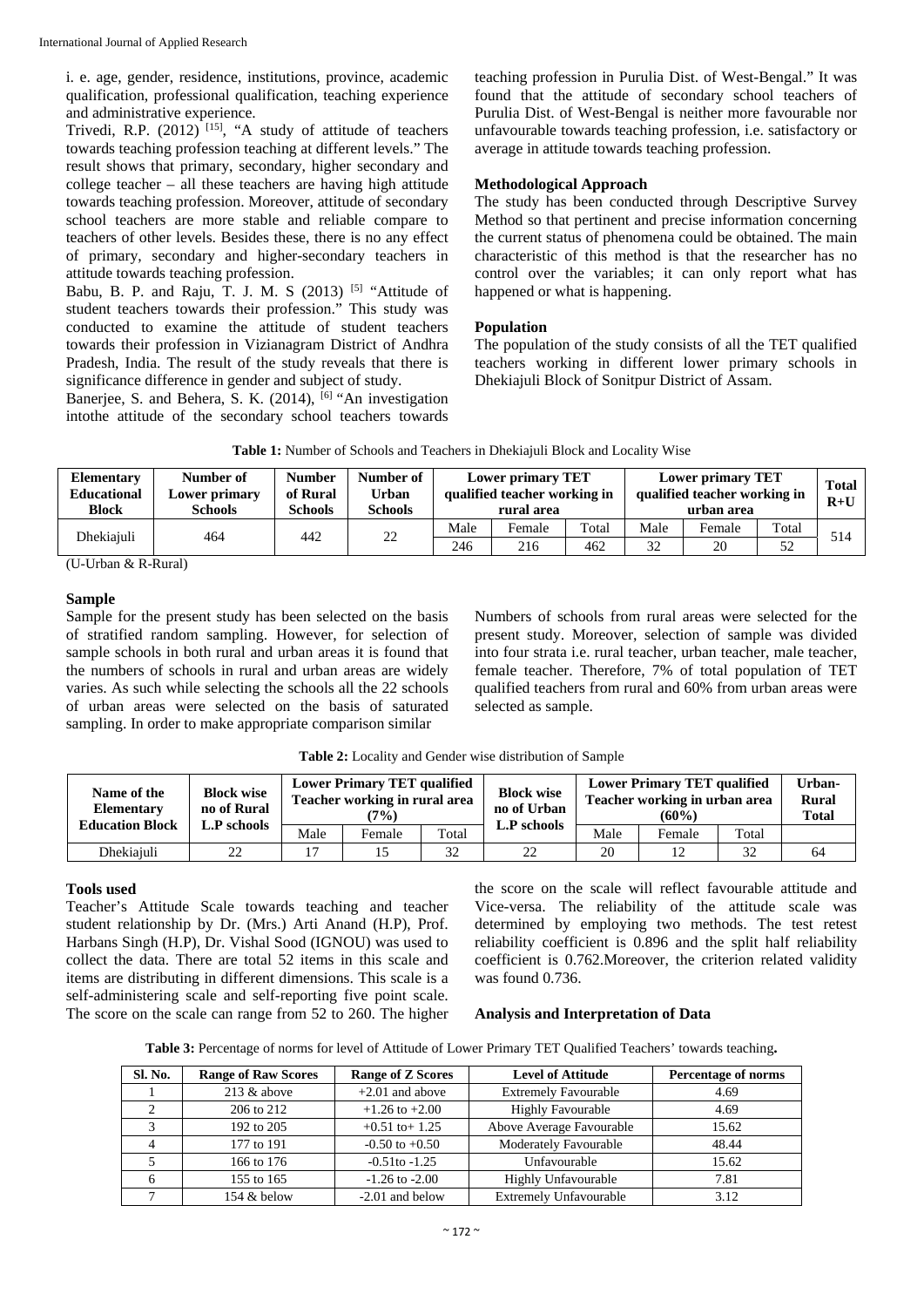The above table No-3 shows the range of raw scores along with the range of Z scores of different levels of attitudes. It also shows the percentage of Lower primary TET qualified teachers in different levels of attitude towards teaching. From the table it has found that 43.44% of TET qualified teachers have moderately favourable attitude towards teaching. On the other hand 4.69% have found extremely favourable and whereas 3.12% have unfavourable attitude towards teaching among the lower primary TET qualified teachers. The

Remaining ranges have found below or above the moderately favourable scores. Therefore, it can be said that most, i.e. 43.44% of lower primary TET qualified teachers have moderately favourable attitude towards teaching.

On the basis of raw scores calculated the investigator has applied chi square test to find out the level of significance in the attitude of TET qualified teachers towards teaching. The calculated chi square value with degrees of freedom is shown in the following table-4.

| Sl. No. | <b>Level of Teaching Attitude</b> | Grade | No's | df | <b>Chi Square</b> |
|---------|-----------------------------------|-------|------|----|-------------------|
|         | <b>Extremely Favourable</b>       |       |      |    |                   |
|         | <b>Highly Favourable</b>          |       |      |    |                   |
|         | Above Average Favourable          |       | 10   |    |                   |
|         | Moderately favourable             |       | 31   | h  | 64.42             |
|         | Unfavourable                      |       | 10   |    |                   |
|         | <b>Highly Unfavourable</b>        |       |      |    |                   |
|         | <b>Extremely Unfavourable</b>     |       |      |    |                   |
|         | Total                             |       |      | 64 |                   |

df =6 Chi-Square (Table value) at 0.05=12.59

The above table no 4 reveals the levels of teaching attitude among the lower primary TET qualified teachers. Among the TET qualified teachers most have found moderately favourable than other levels attitude towards teaching. The calculated *chi*-square value 64.42 with *df* 6, is found significant at both 0.05 and 0.01 level. Hence, the formulated

null hypothesis: there is no significant difference in the level of attitude among the TET qualified teachers towards teaching, is rejected here. Therefore, it can be said that there are significant differences in the level of attitude among the lower primary TET qualified teachers' towards teaching.

**Table5:** Differences between Rural and Urban Lower Primary TET Qualified Teachers in Teaching Attitude

| Sl. No. | .<br>$ -$<br><b>Variables</b> |               | Mean   | <b>SD</b> | MD                      | df | $SE_d$ | <i>t</i> -value |      |
|---------|-------------------------------|---------------|--------|-----------|-------------------------|----|--------|-----------------|------|
|         | n<br>Rural                    | $\sim$<br>ے ب | 205.34 | 18.24     | $\Omega$<br>$\angle$ .0 |    | 30     | $\sim$ $\sim$   | 0.62 |
|         | <b>TT 1</b><br>∪rban          | $\sim$<br>ے ر | 202.47 | 18.97     |                         |    | 7.UJ   |                 |      |

The above Table-5 reveals that the mean value of teachers' attitude towards teaching scores of rural area working is 205.34 with standard deviation of 18.24 and that of the urban is 202.47 with a standard deviation of 18.97. Moreover, the difference between two mean is found 2.87. This indicates that, there is a significant difference in between mean of teaching attitude scores of rural and urban area working teachers'. But to establish significance of this finding when,

't' test is applied the calculated value 0.62, found insignificant at both 0.05 and 0.01 level. Therefore the null hypothesis, which states that "There is no significant difference in the attitude among the TET qualified teachers towards teaching working in rural and urban area," is accepted here. Thus, no significant difference is found between TET qualified teachers' working in rural and urban area in their attitude towards teaching.

**Table 6:** Difference between Male and Female Lower Primary TET qualified Teachers in Teaching Attitude working in rural area.

| SI.<br>No. | <b>Variables</b>                  |       | Mean           | SĽ    | MD   | df | $SE_{d}$   | <i>i</i> -value |
|------------|-----------------------------------|-------|----------------|-------|------|----|------------|-----------------|
|            | Rural Male Teaching Attitude      | . .   | 198.06         | 18.02 | 1.67 | 30 | $- -$<br>. | ስ ኃስ<br>$-U.2$  |
|            | Rural Female<br>Teaching Attitude | -<br> | 19973<br>19.12 | 14.60 | - 1  |    |            |                 |

From Table 6 it is observed that there are differences in teachers' attitude towards teaching among the male and female TET qualified teachers' working in rural area of Dhekiajuli educational block; the Table shows 198.06 and 199.73 mean scores of male and female teachers' working in rural area respectively. Similarly the standard deviations of the same groups are found 18.02 and 14.60, whereas the standard error of difference between two means is obtained 5.77 and mean difference is -1.67. Thus it shows precise picture that there is a lean difference between male and

female teachers' of rural area in their attitude towards teaching. When *t*-test is applied to know the significance of difference between two mean it is found -0.29, which is not significant at both 0.05 and 0.01 levels. From this we can infer that there is no significant difference between male and female TET qualified teachers' working in rural area in their attitude towards teaching. Thus, the null hypothesis formulated "There is no significant difference in the attitude among the male and female TET qualified teachers towards teaching, is accepted here".

**Table: 7** Difference between Male and Female Lower Primary TET Qualified Teachers in Teaching Attitude working in urban area.

| <b>SI. No.</b> | <b>Variables</b>                                               | $\overline{\phantom{a}}$<br>* * | Mean   | CD<br>ЭL       | MD         | df | $SE_d$ | <i>t</i> -value |
|----------------|----------------------------------------------------------------|---------------------------------|--------|----------------|------------|----|--------|-----------------|
|                | <b>TT 1</b><br>$\sim$<br>Attitude<br>Male<br>Feaching<br>Jrban | 20                              | 202.15 | 22.22<br>----- | $\sqrt{2}$ | 30 |        | $_{0.09}$       |
|                | Urban.<br>Attitude<br>Female<br>l'eaching                      | $1^{\circ}$<br>$\overline{1}$   | 201.42 | 18.92          | v. 1 J     |    | 7.38   |                 |